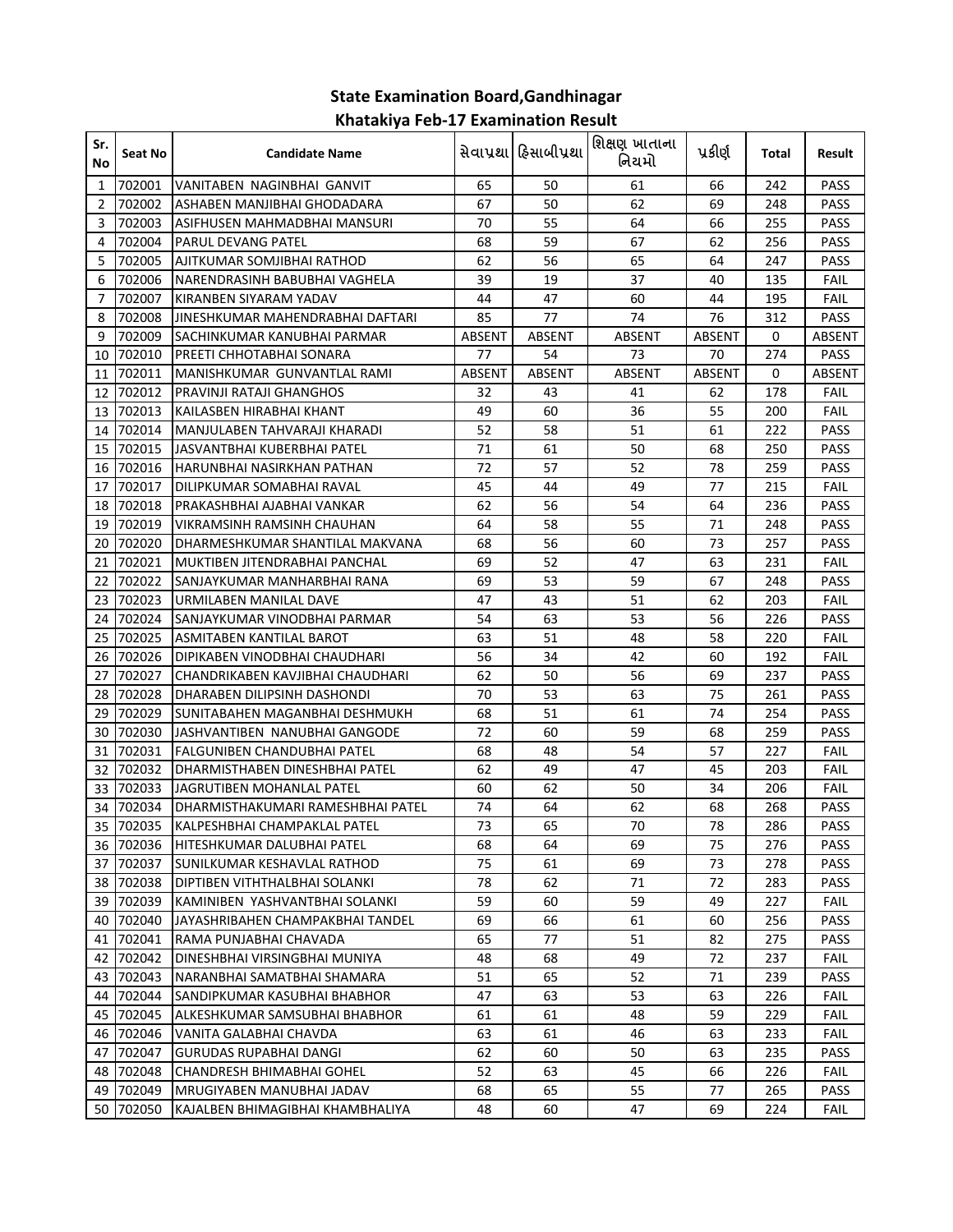| Sr.<br>No | Seat No    | <b>Candidate Name</b>              |        | સેવાપ્રથા ફિસાબીપ્રથા | શિક્ષણ ખાતાના<br>નિયમો | પ્રકીર્ણ | Total | Result      |
|-----------|------------|------------------------------------|--------|-----------------------|------------------------|----------|-------|-------------|
| 51        | 702051     | SABURBHAI MANSINGBHAI KISHORI      | 41     | 45                    | 49                     | 71       | 206   | FAIL        |
| 52        | 702052     | SURESHBHAI HURAJIBHAI MACHHAR      | 57     | 42                    | 38                     | 78       | 215   | FAIL        |
| 53        | 702053     | NANUBHAI MAVJIBHAI MAKVANA         | 59     | 60                    | 62                     | 61       | 242   | PASS        |
| 54        | 702054     | BHARATKUMAR GIGANBHAI MAKWANA      | 66     | 67                    | 64                     | 64       | 261   | PASS        |
| 55        | 702055     | ISHATRUDHAN MOGHJIBHAI PARGI       | 79     | 64                    | 70                     | 72       | 285   | PASS        |
| 56        | 702056     | IMRUDULABEN NARENDRAKUMAR PARMAR   | 78     | 61                    | 69                     | 78       | 286   | <b>PASS</b> |
| 57        | 702057     | MAHENDRABHAI ARJANBHAI PRAJAPATI   | 79     | 67                    | 61                     | 76       | 283   | <b>PASS</b> |
| 58        | 702058     | SHRUTIBAHEN PUNITBHAI VAIDYA       | 71     | 62                    | 54                     | 75       | 262   | PASS        |
| 59        | 702059     | HEMALKUMAR RAMBHAI GALCHAR         | 36     | 63                    | 49                     | 71       | 219   | <b>FAIL</b> |
| 60        | 702060     | HARISINH JIVABHAI RATHOD           | 39     | 56                    | 46                     | 48       | 189   | FAIL        |
| 61        | 702061     | TWINKLE RAJNIKANT CHAD             | 47     | 54                    | 45                     | 61       | 207   | FAIL        |
| 62        | 702062     | PANACHANDBHAI RUMASIBHAI CHAUDHARI | 44     | 58                    | 52                     | 62       | 216   | FAIL        |
| 63        | 702063     | HINA CHUNILAL CHAVDA               | 38     | 61                    | 44                     | 65       | 208   | FAIL        |
| 64        | 702064     | BEENA DILIPKUMAR DAVE              | 64     | 61                    | 61                     | 72       | 258   | PASS        |
| 65        | 702065     | MANJULABAHEN VISHRAMBHAI MANAT     | 49     | 51                    | 51                     | 57       | 208   | FAIL        |
| 66        | 702066     | GIRISHKUMAR NEMABHAI MANAT         | 52     | 52                    | 55                     | 61       | 220   | PASS        |
| 67        | 702067     | MENA NARENDRABHAI MODHA            | 37     | 59                    | 45                     | 49       | 190   | FAIL        |
| 68        | 702068     | GOVINDBHAI RAMABHAI PRAJAPATI      | 77     | 69                    | 58                     | 74       | 278   | PASS        |
| 69        | 702069     | KOKILABAHEN KHATRABHAI DAMOR       | 67     | 68                    | 56                     | 71       | 262   | PASS        |
| 70        | 702070     | IRITESHKUMAR MANGALBHAI PATEL      | 47     | 64                    | 55                     | 73       | 239   | FAIL        |
| 71        | 702071     | MANJULABEN JADAVBHAI CHANDERA      | 37     | 59                    | 54                     | 55       | 205   | FAIL        |
| 72        | 702072     | IKAUSHIKBHAI JAYHINDBHAI CHAUDHARI | 60     | 49                    | 53                     | 57       | 219   | FAIL        |
| 73        | 702073     | <b>BHAVNABEN JAYSUKHLAL VYAS</b>   | 63     | 52                    | 56                     | 56       | 227   | PASS        |
| 74        | 702074     | PRIYAKANT YUVRAJSINH BHAGAT        | 61     | 57                    | 50                     | 64       | 232   | <b>PASS</b> |
| 75        | 702075     | ANJANABEN CHHIBABHAI CHAUDHARI     | 52     | 64                    | 47                     | 62       | 225   | FAIL        |
| 76        | 702076     | TULSIRAM DAVABHAI PADVI            | 56     | 67                    | 50                     | 72       | 245   | <b>PASS</b> |
| 77        | 702077     | DIMPALKUMARI HASMUKHBHAI PATEL     | 48     | 44                    | 56                     | 61       | 209   | FAIL        |
| 78        | 702078     | ISURENDRABHAI SHANKARBHAI VASAVA   | 53     | 61                    | 54                     | 65       | 233   | PASS        |
| 79        | 702079     | HEMALKUMAR BHARATBHAI AMBAWALA     | 72     | 60                    | 66                     | 68       | 266   | PASS        |
| 80        | 702080     | ALKA KANAIYALAL BHATT              | 75     | 64                    | 60                     | 76       | 275   | PASS        |
| 81        | 702081     | RASHILABEN GANPATBHAI CHAUDHARI    | 56     | 47                    | 49                     | 70       | 222   | FAIL        |
| 82        | 702082     | VINODKUMAR ISHWARBHAI DHODI        | 49     | 55                    | 48                     | 73       | 225   | FAIL        |
| 83        | 702083     | NIMISHABEN ARVINDBHAI KATARIYA     | 49     | 55                    | 52                     | 70       | 226   | FAIL        |
| 84        | 702084     | <b>SUBHASH MOHANBHAI ROHIT</b>     | 81     | 69                    | 65                     | 80       | 295   | PASS        |
| 85        | 702085     | JYOTIKABEN NAROTTAMBHAI TANDEL     | 58     | 65                    | 69                     | 76       | 268   | PASS        |
|           | 86 702086  | SURESHBHAI ANANDBHAI VALVI         | 55     | 60                    | 68                     | 81       | 264   | PASS        |
| 87        | 702087     | MOHSINBHAI SABIRBHAI FATEH         | ABSENT | ABSENT                | ABSENT                 | ABSENT   | 0     | ABSENT      |
| 88        | 702088     | NARENDRA SURJIBHAI KHARADI         | 37     | 49                    | 43                     | 48       | 177   | FAIL        |
| 89        | 702089     | PARESHKUMAR JAGDISHCHANDRA PATEL   | 73     | 68                    | 80                     | 86       | 307   | PASS        |
| 90        | 702090     | KAMINIBEN RAMESHBHAI PATEL         | 77     | 68                    | 77                     | 86       | 308   | PASS        |
| 91        | 702091     | HETALBEN RAMESHBHAI PATEL          | 75     | 67                    | 77                     | 83       | 302   | PASS        |
| 92        | 702092     | PRAVINKUMAR JETHABHAI PRAJAPATI    | 75     | 65                    | 72                     | 86       | 298   | PASS        |
| 93        | 702093     | AJITSINH GULABSINH RATHOD          | 74     | 59                    | 69                     | 81       | 283   | PASS        |
| 94        | 702094     | DHARA MAHESHKUMAR THAKER           | 62     | 50                    | 54                     | 81       | 247   | PASS        |
|           | 95 702095  | KRISHNA DHANABHAI GARCHAR          | 54     | 70                    | 60                     | 71       | 255   | PASS        |
|           | 96 702096  | HIRENKUMAR GIRADHARLAL VORA        | 69     | 78                    | 62                     | 84       | 293   | PASS        |
| 97        | 702097     | SATISHBHAI BANSILAL MENA           | 66     | 70                    | 64                     | 77       | 277   | PASS        |
|           | 98 702098  | BHAGYASHRI SOMABHAI NINAMA         | 67     | 48                    | 58                     | 77       | 250   | <b>FAIL</b> |
|           | 99 702099  | JAGDISHBHAI LADUBHAI PARMAR        | 60     | 45                    | 56                     | 72       | 233   | <b>FAIL</b> |
|           | 100 702100 | ANILKUMAR KANCHANBHAI RATHAVA      | 68     | 49                    | 51                     | 76       | 244   | FAIL        |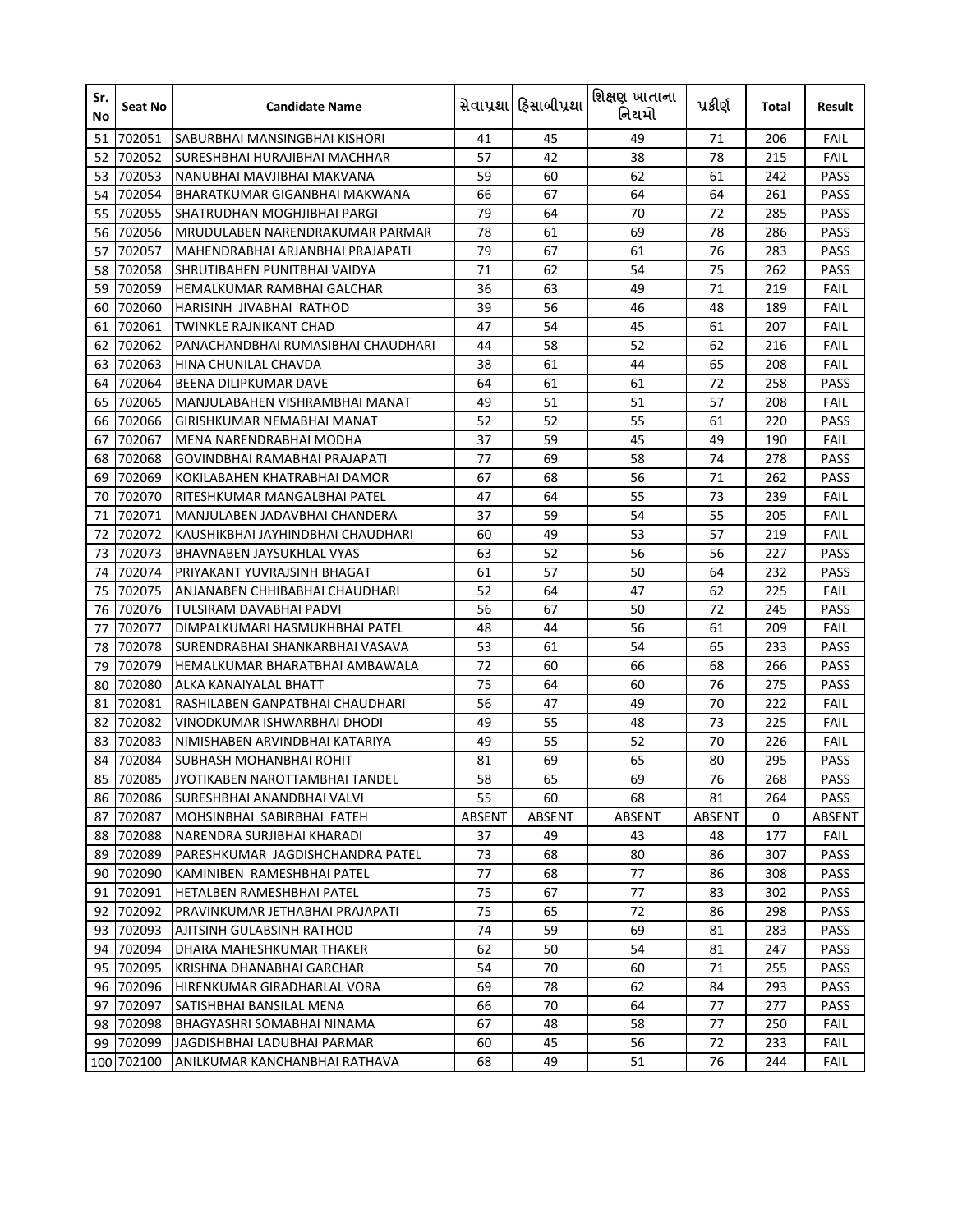| Sr.<br>No | Seat No    | <b>Candidate Name</b>               |        | સેવાપ્રથા ફિસાબીપ્રથા | શિક્ષણ ખાતાના<br>નિયમો | પ્રકીર્ણ    | Total | Result      |
|-----------|------------|-------------------------------------|--------|-----------------------|------------------------|-------------|-------|-------------|
|           | 101 702101 | MAHENDRASINH AJITSINH SOLANKI       | 71     | 45                    | 48                     | 72          | 236   | FAIL        |
| 102       | 702102     | VIPULBHAI SHANKARBHAI PRAJAPATI     | 70     | 49                    | 46                     | 62          | 227   | FAIL        |
|           | 103 702103 | <b>BHAVNABEN AMARSINHBHAI BARAD</b> | 57     | 37                    | 34                     | 41          | 169   | FAIL        |
|           | 104 702104 | HARSHADABEN BALUBHAI CHAUDHARI      | 45     | 36                    | 52                     | 41          | 174   | FAIL        |
|           | 105 702105 | IKRUPALIBEN DILIPBHAI DHIMMAR       | 51     | 37                    | 48                     | 57          | 193   | FAIL        |
|           | 106 702106 | VAISHALI THAKORBHAI PATEL           | 60     | 38                    | 38                     | 57          | 193   | FAIL        |
|           | 107 702107 | TARLIKABAHEN MANILAL PANDOR         | 72     | 63                    | 44                     | 82          | 261   | FAIL        |
|           | 108 702108 | RAKESHKUMAR NARSINHBHAI PRAJAPATI   | 74     | 80                    | 51                     | 84          | 289   | PASS        |
|           | 109 702109 | HETALBEN HARSHADRAY RAJYAGURU       | 74     | 68                    | 50                     | 80          | 272   | PASS        |
|           | 110 702110 | DAXABEN PRAGJIBHAI SANTOKI          | 69     | 64                    | 55                     | 77          | 265   | PASS        |
|           | 111 702111 | VISHAL NARENDRABHAI TRIVEDI         | 68     | 50                    | 55                     | 79          | 252   | PASS        |
|           | 112 702112 | VIPULKUMAR DINESHBHAI CHAUDHARI     | 53     | 39                    | 48                     | 63          | 203   | FAIL        |
|           | 113 702113 | KALPESH VIJAYBHAI PATEL             | 21     | 42                    | 37                     | 70          | 170   | FAIL        |
|           | 114 702114 | ANKITABEN ISHWARBHAI PATEL          | 77     | 66                    | 69                     | 73          | 285   | PASS        |
|           | 115 702115 | NIMISHABEN NARENDRASINH THAKUR      | 58     | 36                    | 52                     | 71          | 217   | FAIL        |
|           | 116 702116 | TEJALBAHEN CHAMANSINH ZALA          | 77     | 62                    | 64                     | 79          | 282   | <b>PASS</b> |
|           | 117 702117 | INILIMA DATTATRAY KOLTE             | 84     | 82                    | 50                     | 80          | 296   | PASS        |
|           | 118 702118 | SANGITABEN SUMANBHAI PATEL          | 65     | 74                    | 45                     | 79          | 263   | FAIL        |
|           | 119 702119 | VINAYKUMAR RAMESHBHAI CHAMPANERI    | 64     | 63                    | 55                     | 75          | 257   | PASS        |
|           | 120 702120 | DIPALIBEN PRAVINBHAI CHUDASAMA      | 66     | 74                    | 65                     | 80          | 285   | <b>PASS</b> |
|           | 121 702121 | HETALBEN ISHVARBHAI MAHYAVANSHI     | 67     | 63                    | 46                     | 69          | 245   | FAIL        |
|           | 122 702122 | HEMANTKUMAR LAXMANBHAI PARMAR       | 74     | 63                    | 62                     | 74          | 273   | PASS        |
|           | 123 702123 | TRUPTIBAHEN RAMANLAL PATEL          | 74     | 75                    | 60                     | 72          | 281   | <b>PASS</b> |
|           | 124 702124 | AVINASHBHAI GOVINDBHAI PATEL        | 69     | 74                    | 52                     | 66          | 261   | <b>PASS</b> |
|           | 125 702125 | IASHMITAKUMARI PRAVINCHANDRA PATEL  | 66     | 75                    | 50                     | 72          | 263   | PASS        |
|           | 126 702126 | <b>BHARTIBEN DAHYABHAI PATEL</b>    | 68     | 70                    | 52                     | 75          | 265   | <b>PASS</b> |
| 127       | 702127     | <b>BHAGWATIBEN LALJIBHAI PATEL</b>  | 79     | 55                    | 56                     | 75          | 265   | <b>PASS</b> |
|           | 128 702128 | IARUNABEN ISHVARLAL PATEL           | 78     | 52                    | 55                     | 80          | 265   | <b>PASS</b> |
|           | 129 702129 | ASHISHKUMAR MORARBHAI PATEL         | 73     | 51                    | 63                     | 68          | 255   | <b>PASS</b> |
|           | 130 702130 | LJESMABEN RAJNIKANT RANA            | 75     | 58                    | 51                     | 66          | 250   | <b>PASS</b> |
|           | 131 702131 | PRITIBEN DURLABHSINH RATHOD         | 77     | 61                    | 58                     | 75          | 271   | <b>PASS</b> |
|           | 132 702132 | <b>BHAVANABEN BHAVINKUMAR DESAI</b> | 69     | 47                    | 51                     | <b>EXEM</b> | 167   | FAIL        |
|           | 133 702133 | DIPTI PRAMODCHANDRA MAKWANA         | 65     | 54                    | 50                     | EXEM        | 169   | PASS        |
|           | 134 702134 | DINESHKUMAR DITABHAI DAMOR          | 61     | 53                    | 51                     | <b>EXEM</b> | 165   | <b>PASS</b> |
|           | 135 702135 | LATABEN MURALYABHAI CHAUDHARI       | 29     | 41                    | 40                     | EXEM        | 110   | FAIL        |
|           | 136 702136 | MALDE GOVIND BORKHATARIYA           | 62     | 46                    | 46                     | EXEM        | 154   | FAIL        |
|           | 137 702137 | MURJI KESHAVBHAI MINDHANI           | 55     | 44                    | 42                     | EXEM        | 141   | FAIL        |
|           | 138 702138 | SUNILKUMAR KALABHAI RABARI          | 74     | 48                    | 51                     | EXEM        | 173   | <b>FAIL</b> |
|           | 139 702139 | DINESHKUMAR HAMIRBHAI PARMAR        | ABSENT | ABSENT                | ABSENT                 | EXEM        | 0     | ABSENT      |
|           | 140 702140 | REENABEN MANGUBHAI DESAI            | 85     | 69                    | EXEM                   | 86          | 240   | PASS        |
|           | 141 702141 | ISACHINKUMAR YASHVANTKUMAR BHATT    | 73     | 69                    | EXEM                   | 79          | 221   | <b>PASS</b> |
|           | 142 702142 | SONALBEN KANABHAI CHAVDA            | 79     | 80                    | EXEM                   | 81          | 240   | <b>PASS</b> |
|           | 143 702143 | NEHA MUKESHBHAI MAY                 | 76     | 71                    | EXEM                   | 81          | 228   | PASS        |
|           | 144 702144 | SIPPORA SEMUALBHAI GHOGHARA         | 81     | 70                    | EXEM                   | 81          | 232   | PASS        |
|           | 145 702145 | VIPULKUMAR ASHOKBHAI SOLANKI        | 82     | 71                    | EXEM                   | 85          | 238   | PASS        |
|           | 146 702146 | DILIPBHAI GAGAJIBHAI PARMAR         | 75     | 67                    | EXEM                   | EXEM        | 142   | PASS        |
|           | 147 702147 | MAHAVIRBHAI MAGANLAL AGRAVAT        | 63     | 51                    | EXEM                   | EXEM        | 114   | PASS        |
|           | 148 702148 | VIKESHKUMAR VAJAJI DAMOR            | 62     | 45                    | EXEM                   | EXEM        | 107   | FAIL        |
|           | 149 702149 | JAYANTIBHAI ISHVARBHAI DESAI        | 62     | 45                    | EXEM                   | EXEM        | 107   | FAIL        |
|           | 150 702150 | ALPABEN CHHIBUBHAI PATEL            | 73     | 63                    | EXEM                   | EXEM        | 136   | PASS        |